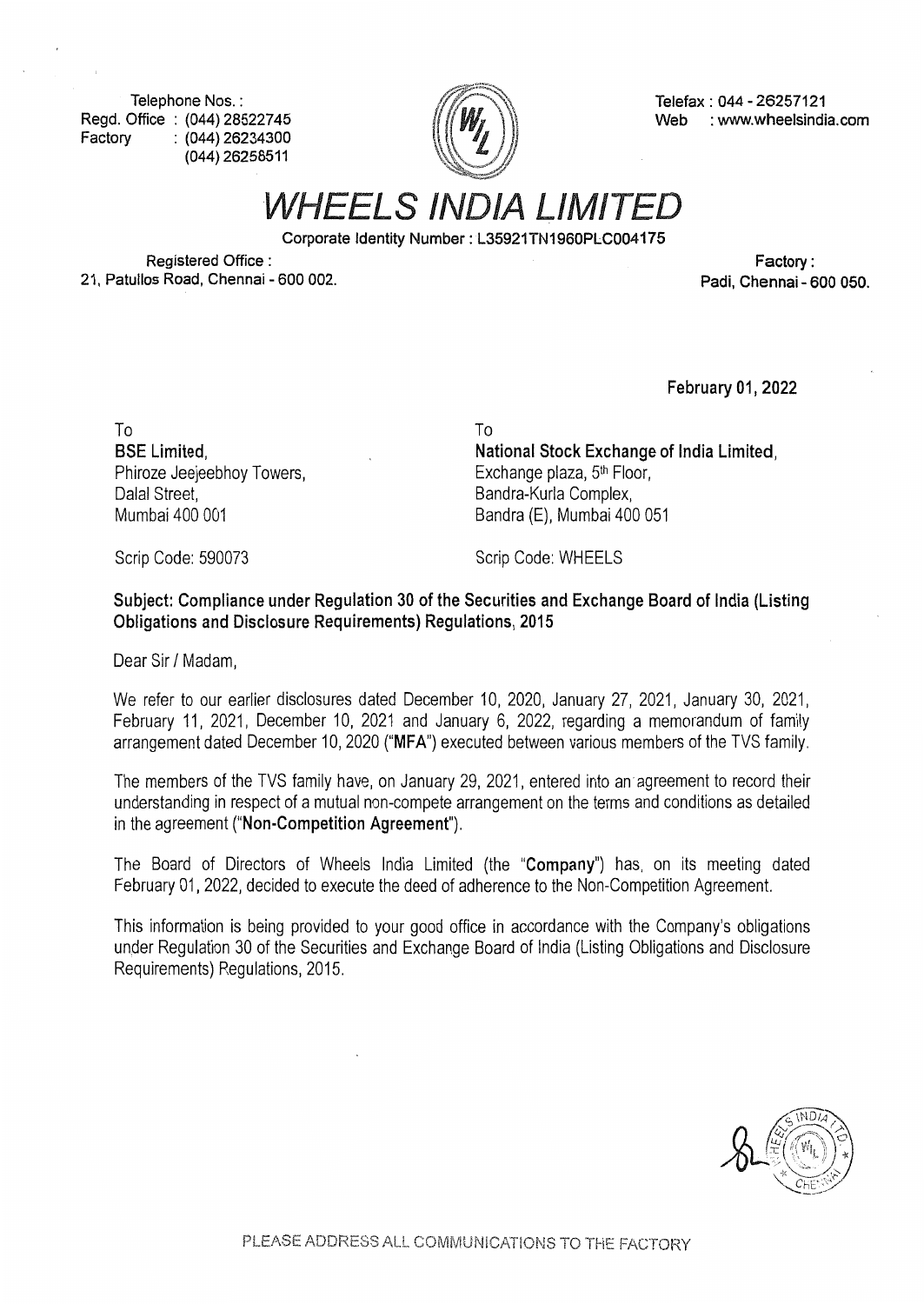Incremental information as per the requirement of the regulations is provided below:

 $\bar{\beta}$ 

| SI.<br>No. | Item of information                                                                    | <b>Details</b>                                                                                                                                                                                                                                                                                                                                                                                                                                                                |
|------------|----------------------------------------------------------------------------------------|-------------------------------------------------------------------------------------------------------------------------------------------------------------------------------------------------------------------------------------------------------------------------------------------------------------------------------------------------------------------------------------------------------------------------------------------------------------------------------|
| 1.         | Name(s) of parties with whom<br>the agreement is entered                               | The Non-Competition Agreement dated January 29, 2021<br>("Non-Competition Agreement") has been executed<br>amongst various members of the TVS family who are<br>shareholders of TV Sundram Iyengar & Sons Private Limited<br>("TVSS"), Sundaram Industries Private Limited ("SIPL") and<br>Southern Roadways Private Limited ("SRW") (TVSS, SIPL<br>and SRW hereinafter collectively referred to as the "TVS<br>Holding Companies").                                          |
|            |                                                                                        | Please note that the Company was not a party to the Non-<br>Competition Agreement; however, it is acceding to the Non-<br>Competition Agreement by execution of the deed of<br>adherence.                                                                                                                                                                                                                                                                                     |
|            |                                                                                        | Entities controlled by various members of the TVS family may<br>have executed, or will execute, similar deeds of adherence to<br>become parties to the Non-Competition Agreement.                                                                                                                                                                                                                                                                                             |
| 2.         | Purpose of entering into the<br>agreement                                              | Pursuant to the Memorandum of Family Arrangement dated<br>December 10, 2020, and in order to preserve harmony and<br>peace amongst the various family groups, the members of the<br>TVS family entered into the Non-Competition Agreement, to<br>record their understanding in respect of conduct of different<br>kinds of business by the members of the TVS family, on the<br>terms and conditions as detailed in the Non-Competition<br>Agreement.                         |
|            |                                                                                        | Accordingly, in light of the Company's business operations,<br>the board of directors of the Company has on its meeting<br>dated 01 February 2022 decided to execute a deed of<br>adherence to the Non-Competition Agreement ("DoA").                                                                                                                                                                                                                                         |
| 3.         | Size of Arrangement                                                                    | Not applicable.                                                                                                                                                                                                                                                                                                                                                                                                                                                               |
| 4.         | Shareholding, if any, in the<br>with<br>whom<br>the<br>entity<br>agreement is executed | Non-Competition Agreement has been executed<br>The<br>amongst various members of the TVS family who are<br>shareholders of the TVS Holding Companies. The TVS<br>Holding Companies held 71,43,656 equity shares of Rs.10<br>each in the Company constituting 29.69% of the Company's<br>equity shares. Please note that the Company was not a party<br>to the Non-Competition Agreement; however, it is acceding<br>to the Non-Competition Agreement by execution of the DoA. |

 $\&$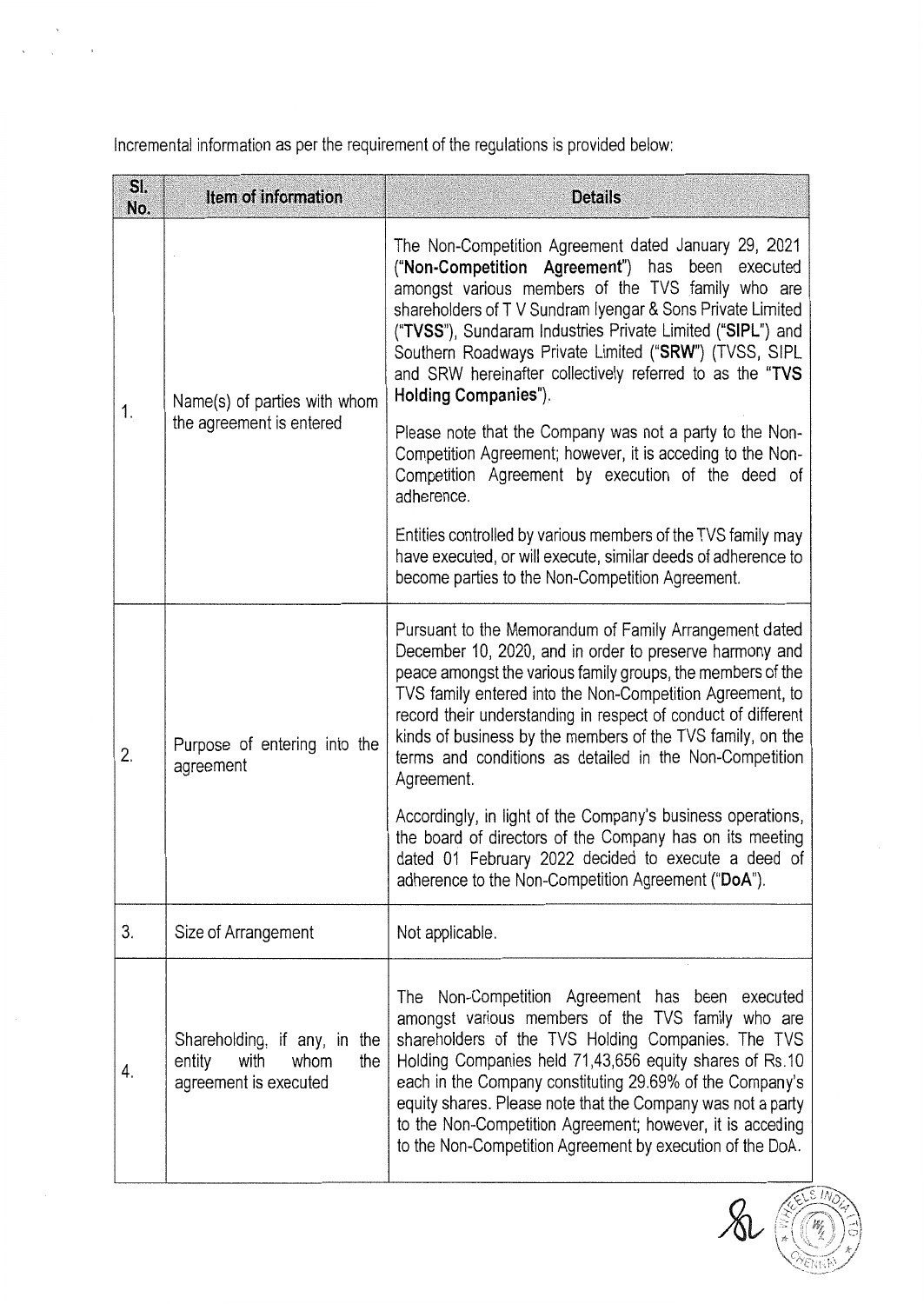| SI.<br>No. | Item of information                                                                                                                                                                                                                                 | <b>Details</b>                                                                                                                                                                                                                                                                                                                                                                                                                                                                                                                                                                                                                                                                                                                                                                                                                                                                                                                           |
|------------|-----------------------------------------------------------------------------------------------------------------------------------------------------------------------------------------------------------------------------------------------------|------------------------------------------------------------------------------------------------------------------------------------------------------------------------------------------------------------------------------------------------------------------------------------------------------------------------------------------------------------------------------------------------------------------------------------------------------------------------------------------------------------------------------------------------------------------------------------------------------------------------------------------------------------------------------------------------------------------------------------------------------------------------------------------------------------------------------------------------------------------------------------------------------------------------------------------|
| 5.         | Significant terms of<br>the<br>agreement (in brief) special<br>rights like right to appoint<br>directors, first right to share<br>subscription in<br>of<br>case<br>issuance of shares, right to<br>restrict any change in capital<br>structure etc. | Refer paragraph 2 above for brief terms.<br>There are no special rights like appointment of directors, first<br>right to share subscription in case of issuance of shares, right<br>to restrict any change in capital structure etc.                                                                                                                                                                                                                                                                                                                                                                                                                                                                                                                                                                                                                                                                                                     |
| 6.         | Whether the said parties are<br>related to promoter/ promoter<br>group/group companies in any<br>manner. If yes, nature of<br>relationship                                                                                                          | The Company was not a party to the Non-Competition<br>Agreement; however, it is acceding to the Non-<br>Competition Agreement by execution of the DoA.<br>The Non-Competition Agreement has been executed<br>٠<br>amongst various members of the TVS family who are<br>shareholders of the TVS Holding Companies. The<br>promoter and promoter group of the Company includes a<br>TVS Holding Company. Furthermore, certain members of<br>the TVS family who are parties to the Non-Competition<br>Agreement are also directors on the board of directors of<br>the TVS Holding Companies.<br>Certain members of the TVS family who are parties to the<br>٠<br>Non-Competition Agreement are also directors/ key<br>managerial personnel/ relatives of the directors/ key<br>managerial personnel of certain group companies of the<br>Company<br>Please see paragraph 7 for a detailed description around<br>related party transactions |
| 7.         | Whether the transaction would<br>within<br>related<br>fall<br>party<br>transactions? If yes, whether<br>the same is done at "arm's<br>length"                                                                                                       | Yes. Please also refer to Paragraph 1, 4 and 6. Therefore,<br>considering that the execution of the DoA by the Company<br>will be a contractual relation between the Company, on the<br>one hand, and, <i>inter alia</i> , certain directors of the Company,<br>on the other hand, such execution of the DoA will be a<br>transaction with a 'Related Party'.<br>The execution of the DoA is on arm's length basis, and the<br>Company is not required to pay any monetary consideration                                                                                                                                                                                                                                                                                                                                                                                                                                                 |
| 8.         | In case of issuance of shares<br>to the parties, details of issue<br>price, class of shares issued.                                                                                                                                                 | for the same.<br>Not applicable.                                                                                                                                                                                                                                                                                                                                                                                                                                                                                                                                                                                                                                                                                                                                                                                                                                                                                                         |

 $\hat{\mathbf{v}}$